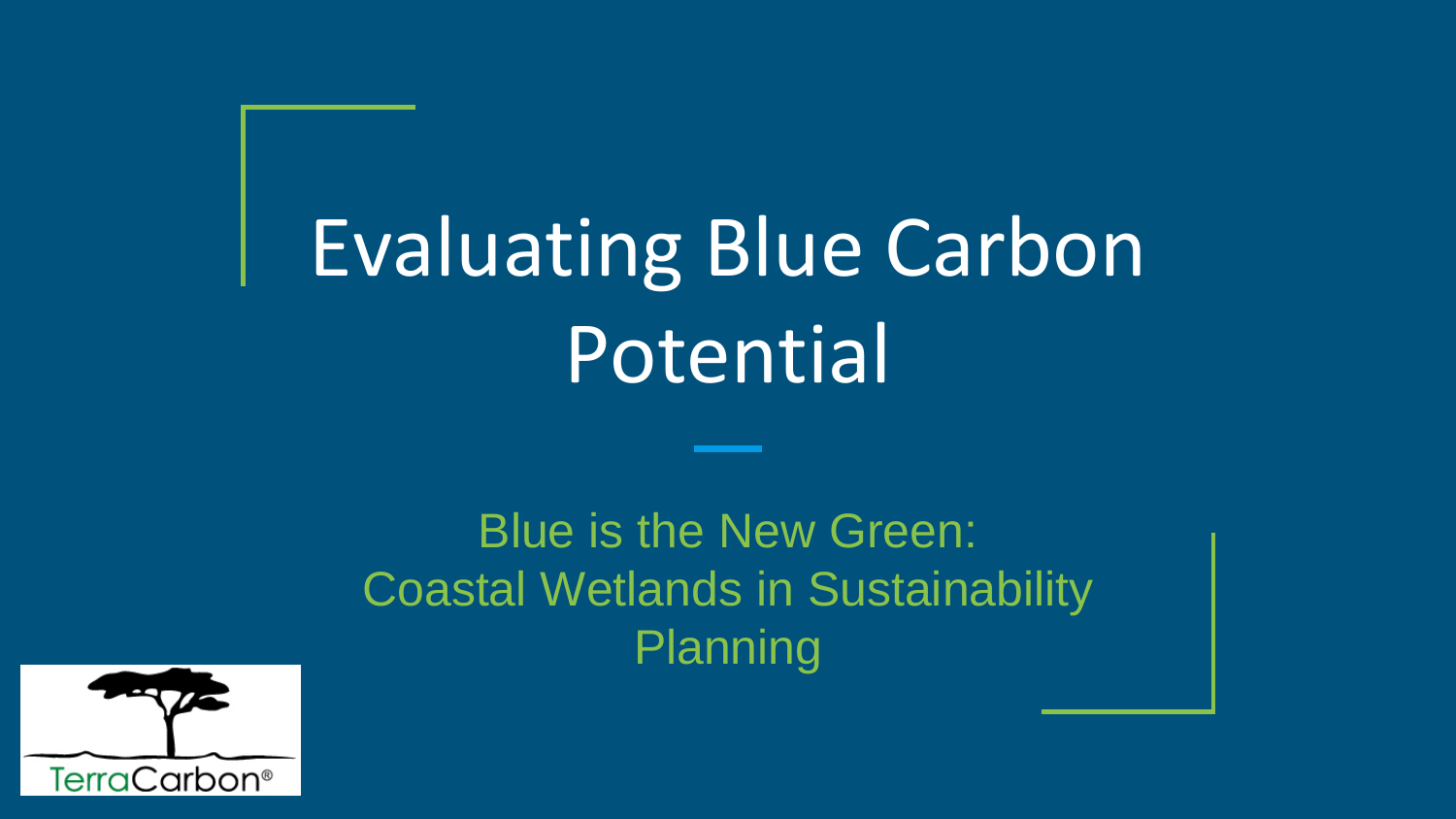

Source: State of Forest Carbon Finance, 2016 Forest Trends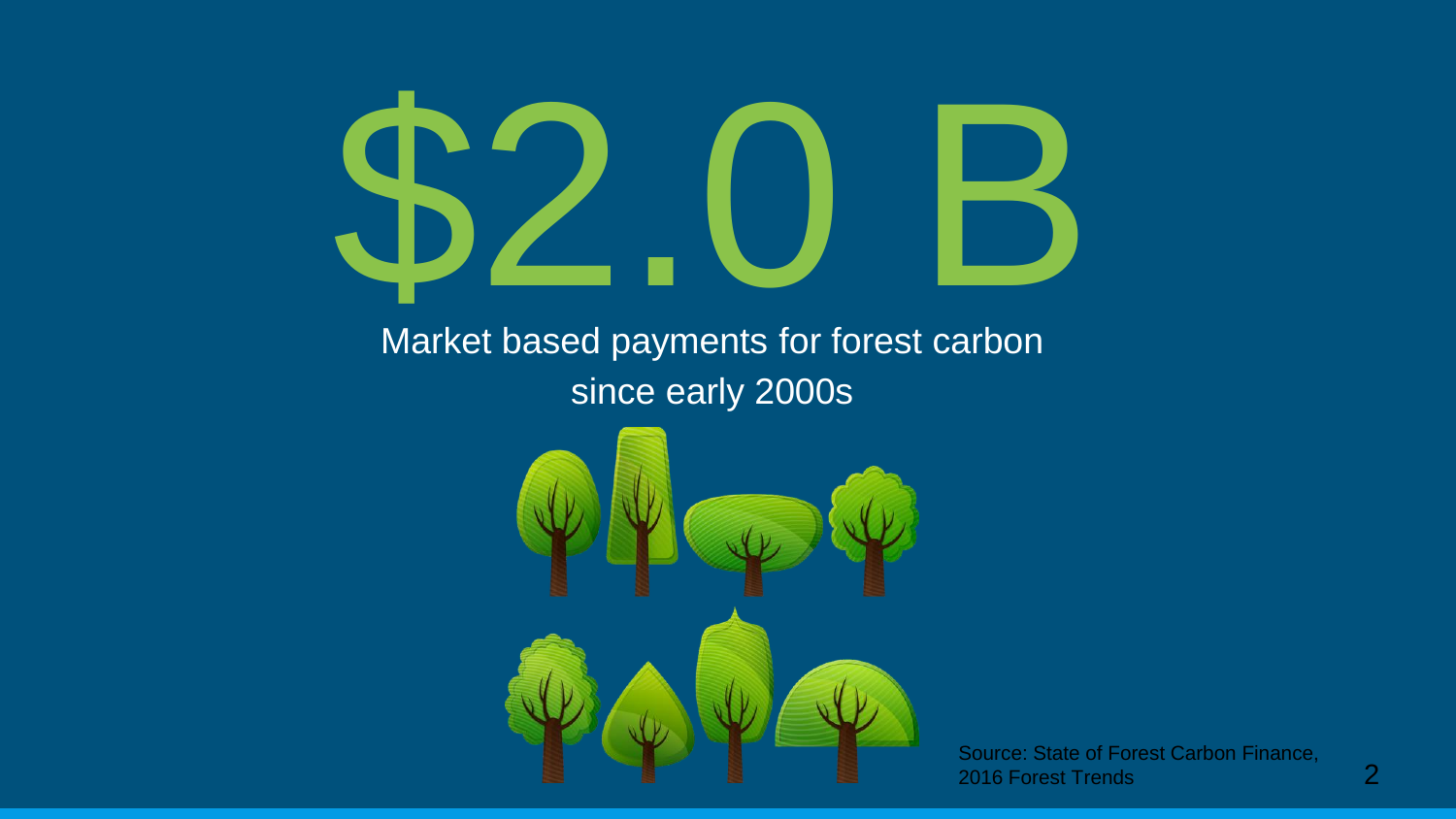#### Carbon Project Cycle

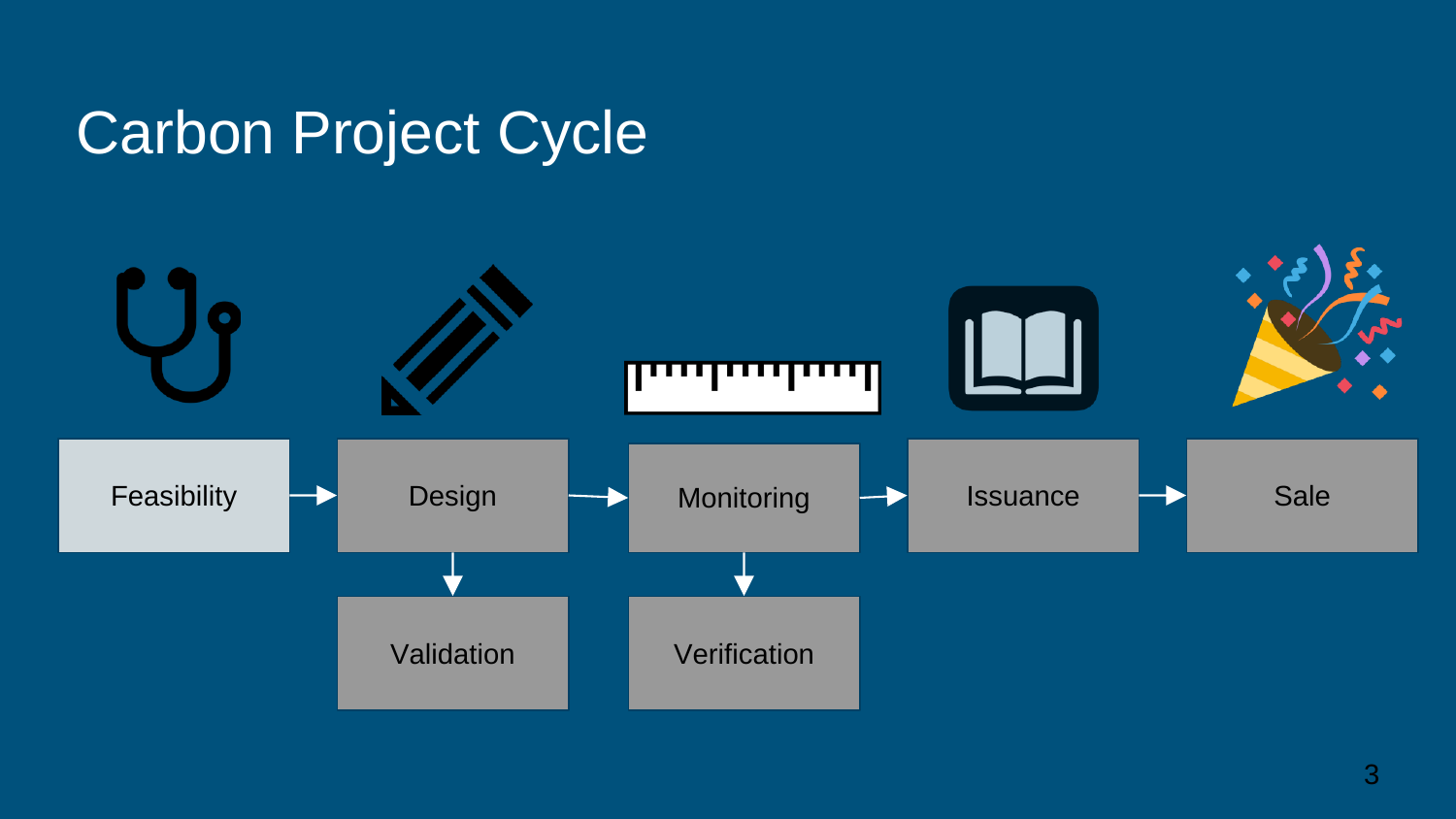### Evaluating Blue Carbon Potential

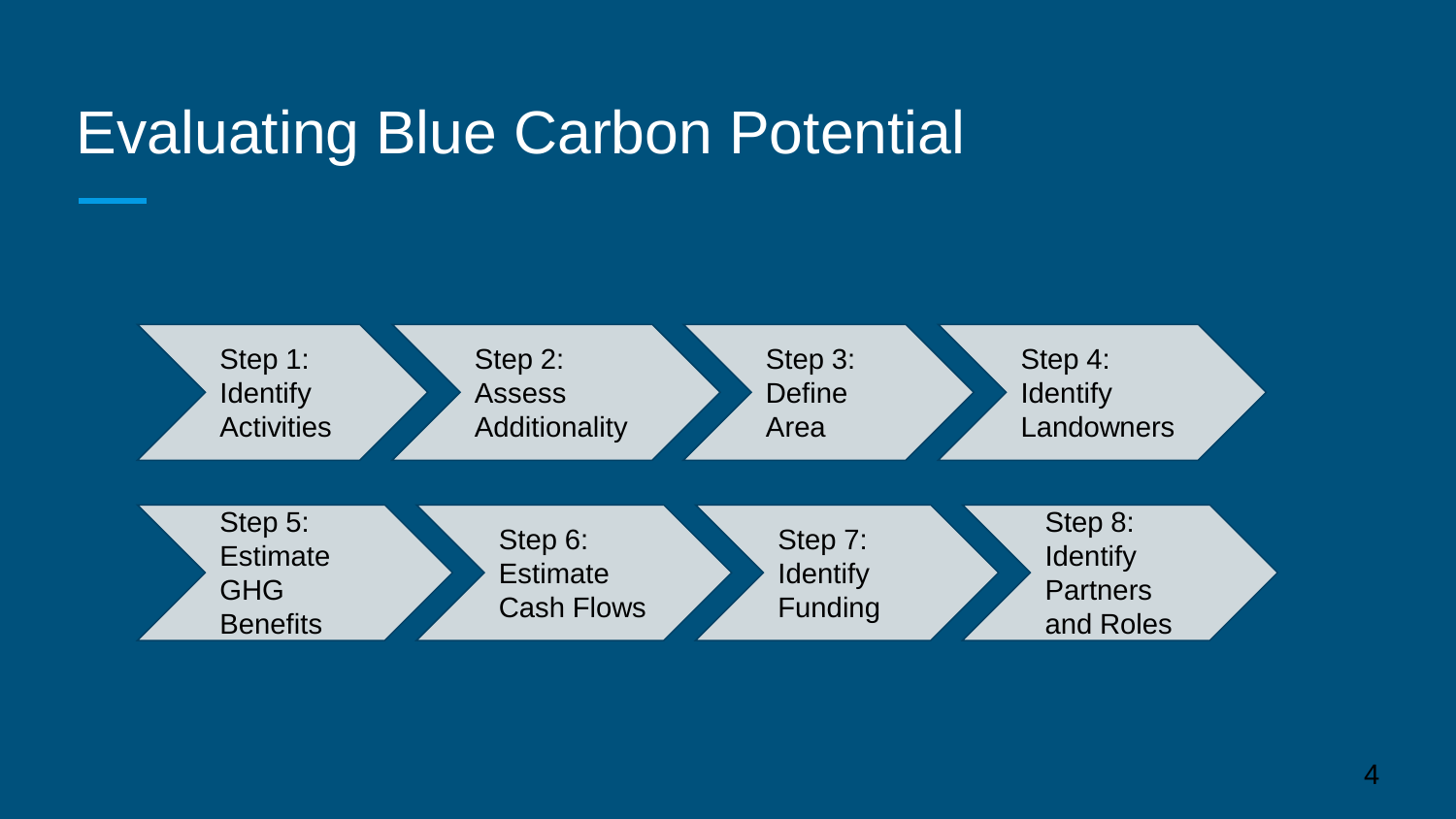#### Step 1: Identify Activities

| <b>Restoring tidal</b><br>flows   | Altering sediment<br>supply | <b>Changing Salinity</b> |
|-----------------------------------|-----------------------------|--------------------------|
| <b>Improving Water</b><br>Quality | Replanting/<br>Reseeding    | Improving<br>Management  |
|                                   | Protection                  |                          |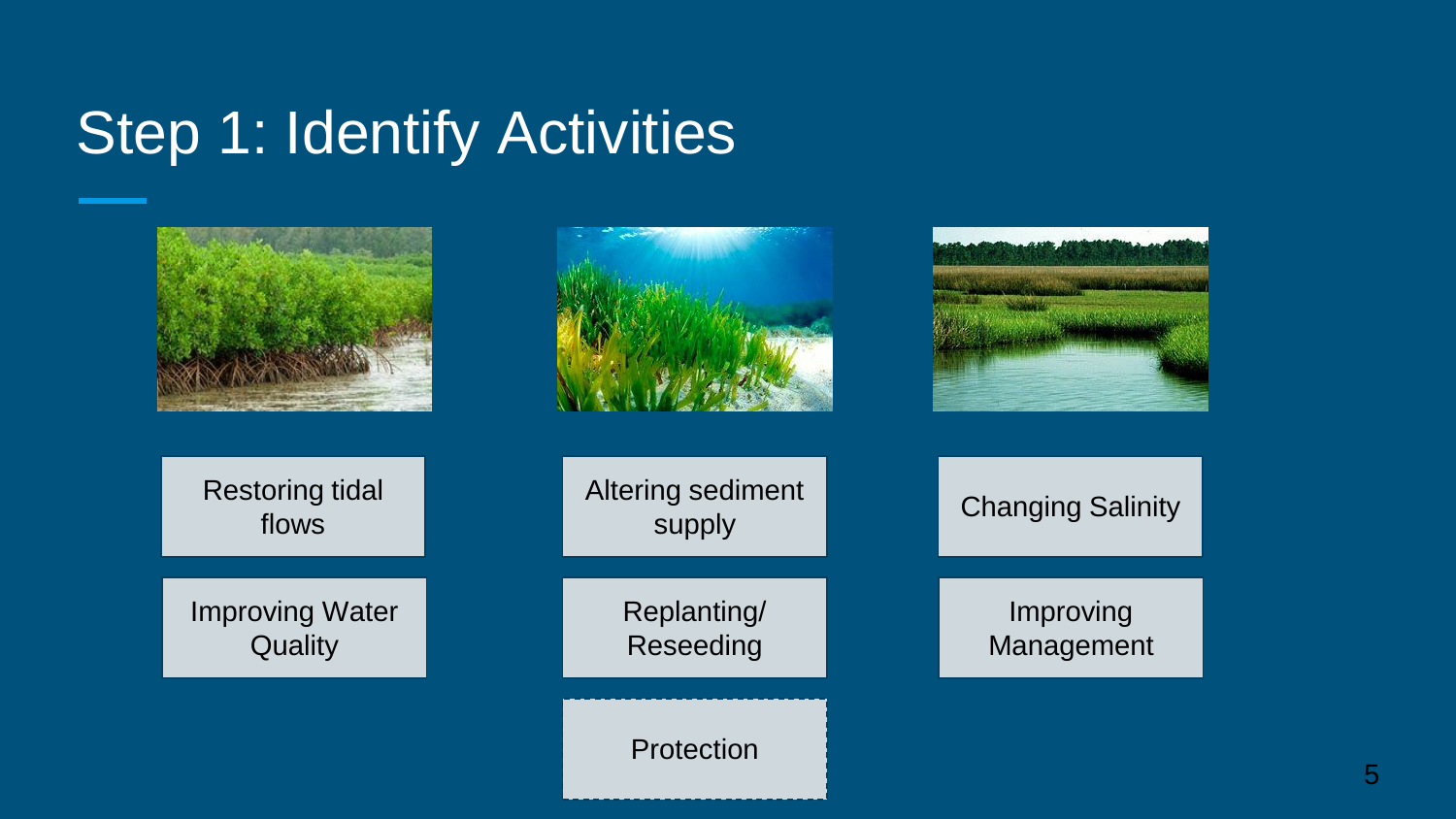### Step 2: Assess Additionality

Is the activity required by law or regulation?

- → Projects that are required by law or regulation are not considered "additional" (beyond business as usual) and therefore are not eligible to generate carbon offsets
- **→Excludes mitigation projects**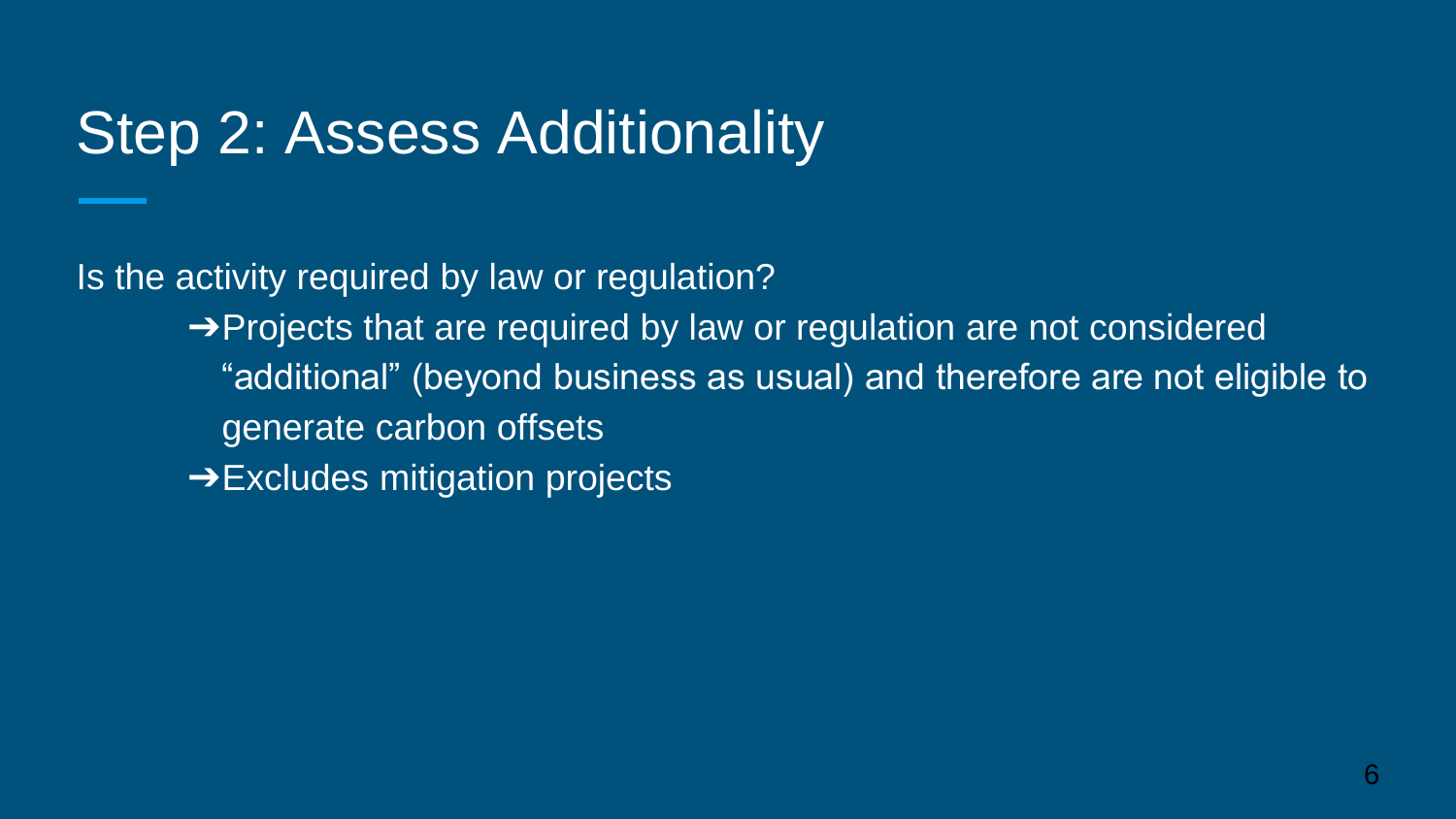### Step 3: Define Area

What is the area that will be impacted by the project activities?

- ➔E.g., Conduct a hydrology study
- **→ Consider regionally appropriate SLR** projections
- **→Exclude areas that will inundated over** next 100 years

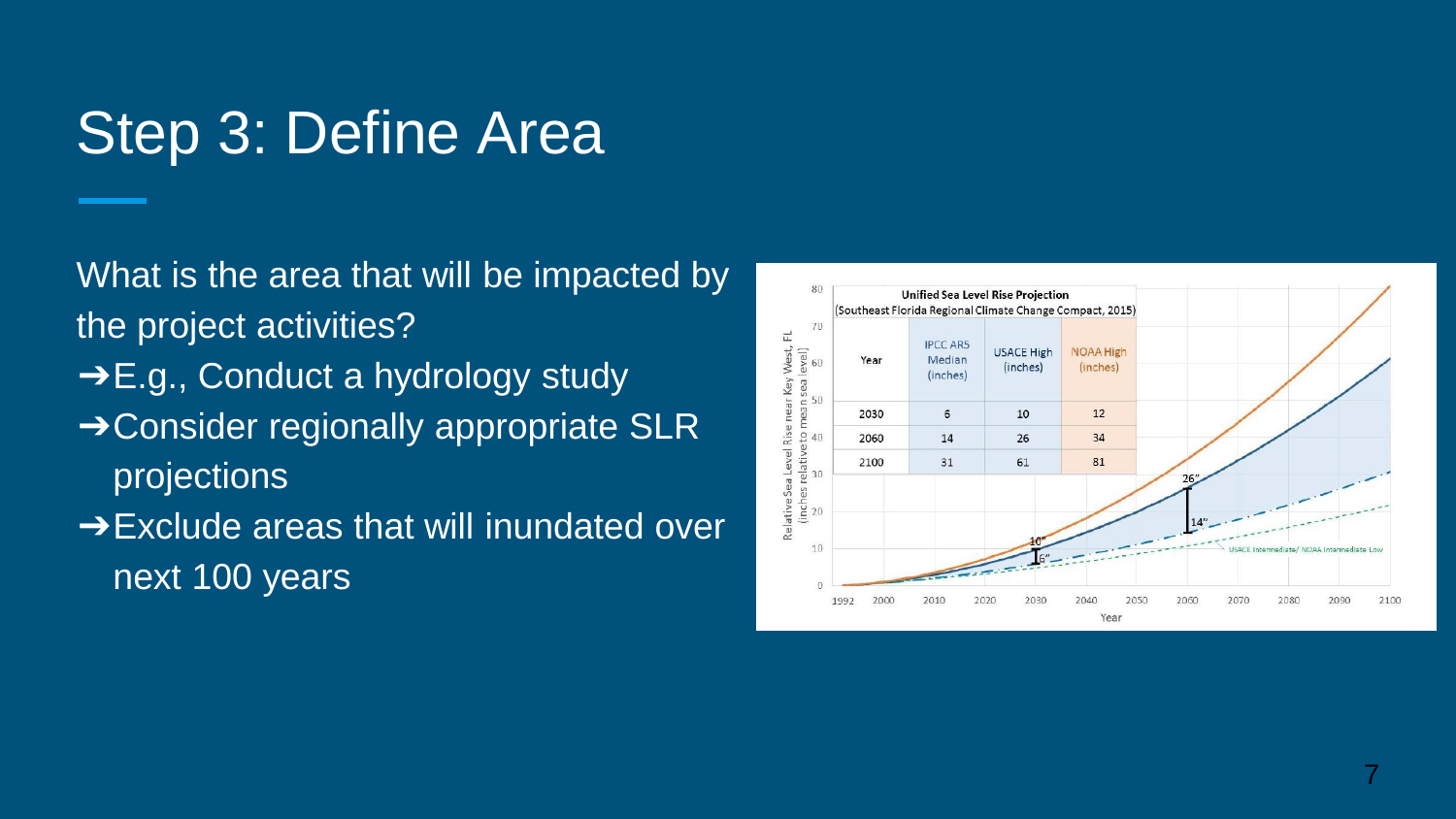#### Step 4: Identify Landowners

Who owns title to the land?

**→ Carbon rights follow land tenure rights, unless otherwise transferred** 

Is landowner interested and have authority to transfer the carbon rights? **→ Private landowners** 

➔Public landowners may have implicit authority (precedent)

Are there opportunities to expand over time? **→ Grouping**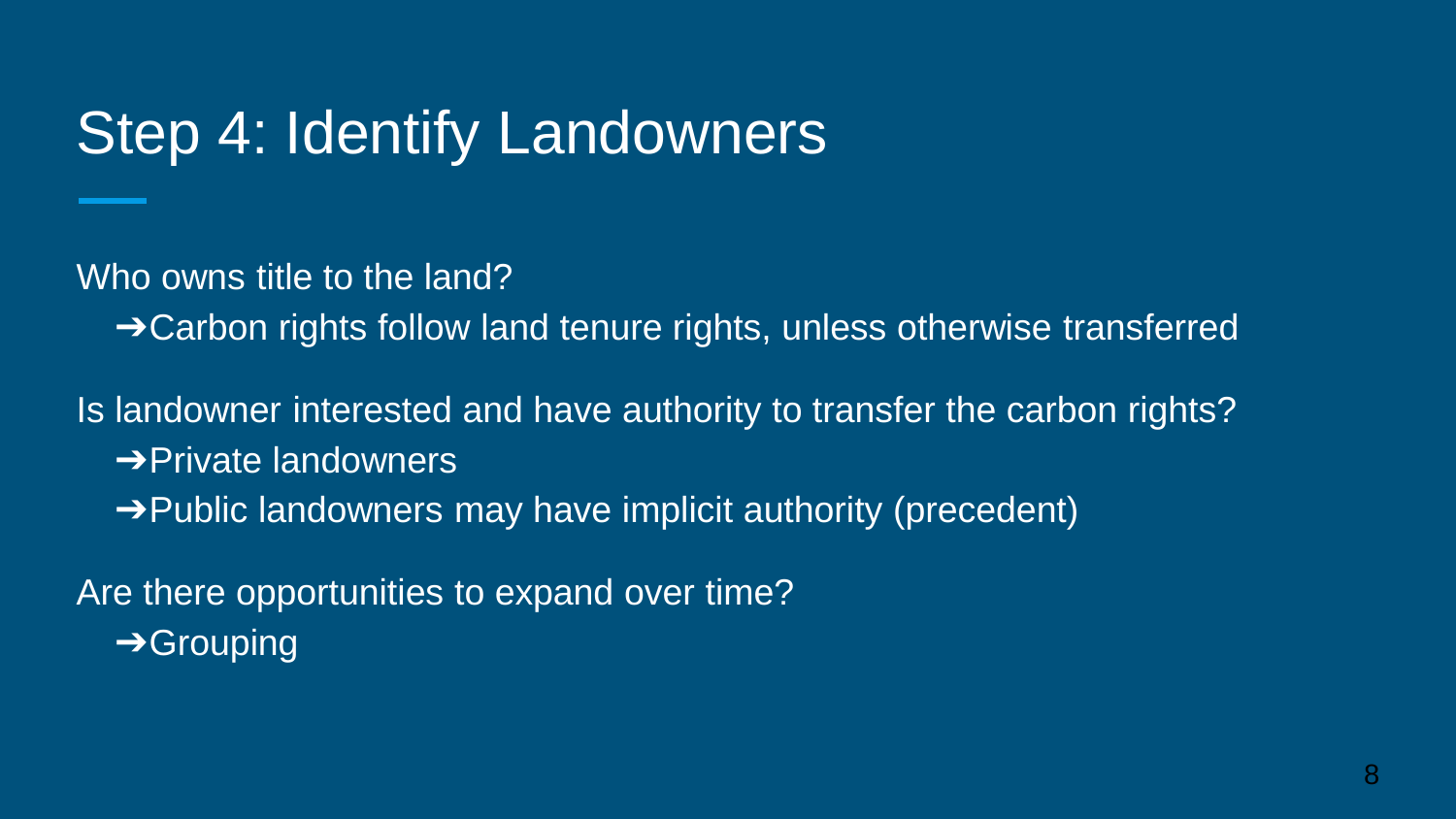#### Step 5: Estimate GHG Benefits

What are the potential GHG benefits (credits)?  $\rightarrow$  GHGs = CO2, CH4, and N2O

 $\rightarrow$  Both pre- and postrestoration scenarios

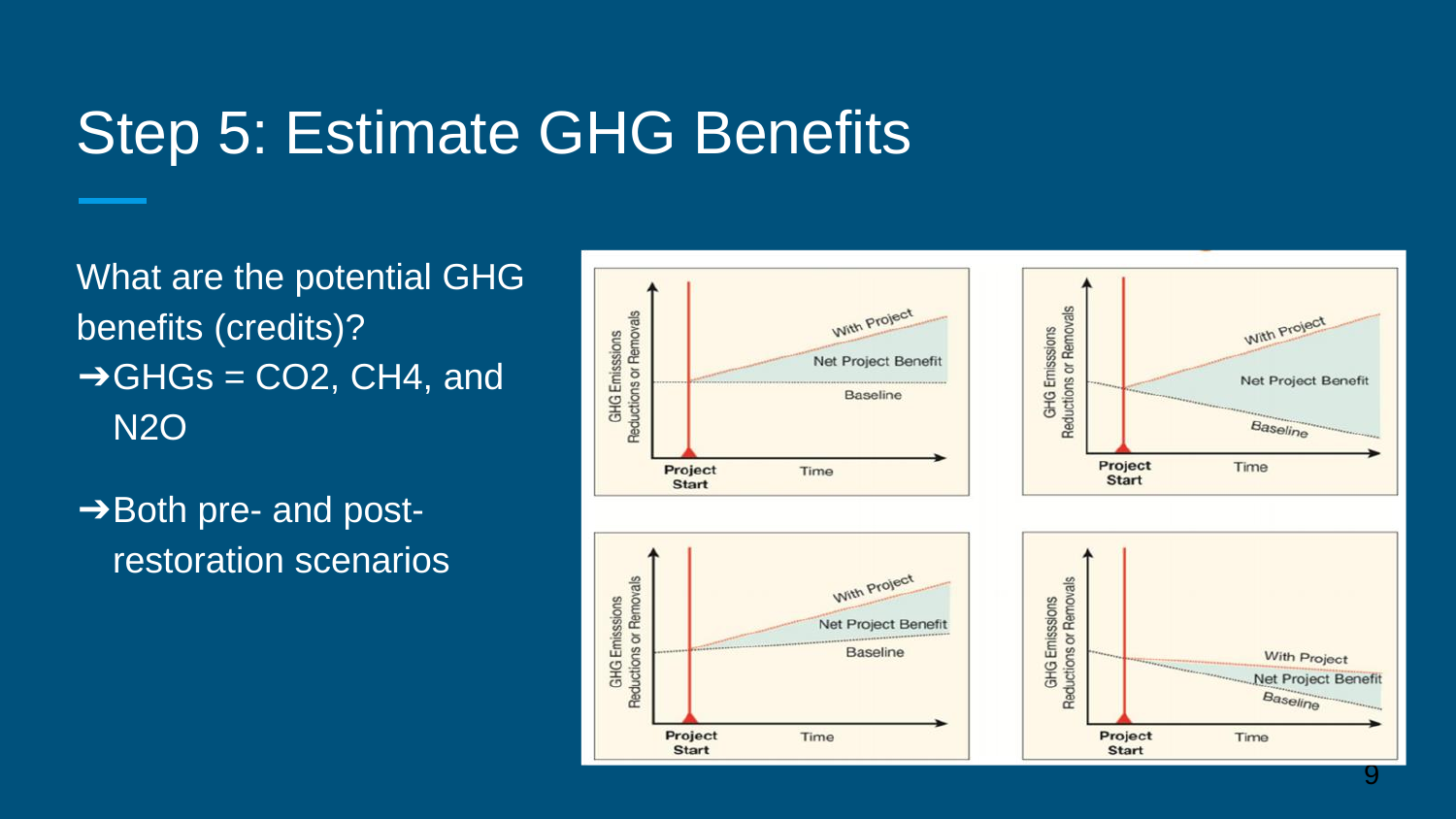### Example: Credit potential

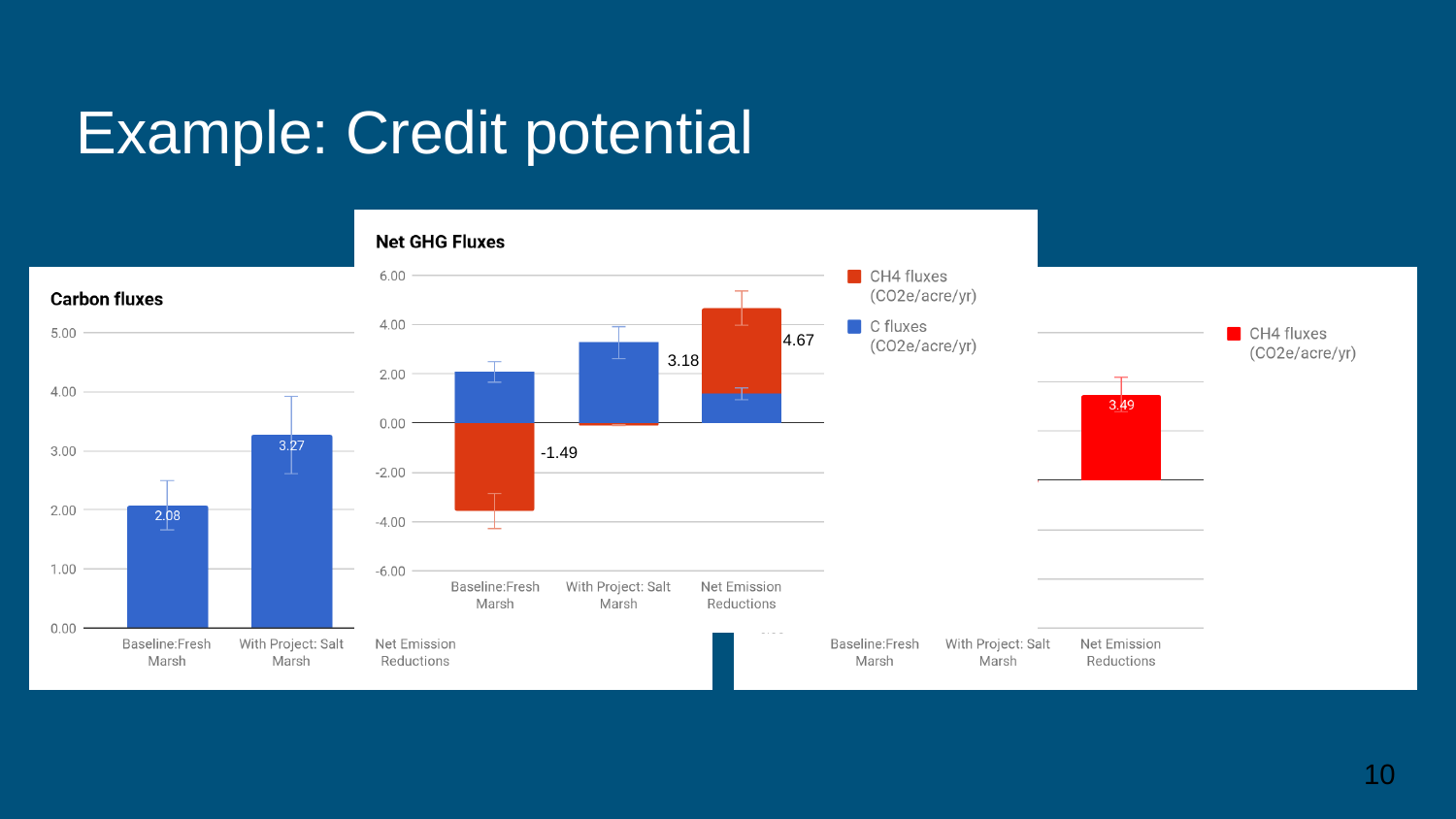#### Step 6: Estimate Cash Flows

What are the carbon project related cash flows?

- **→ Consider upfront development and periodic monitoring costs**
- ➔Consider carbon revenues under different GHG and price scenarios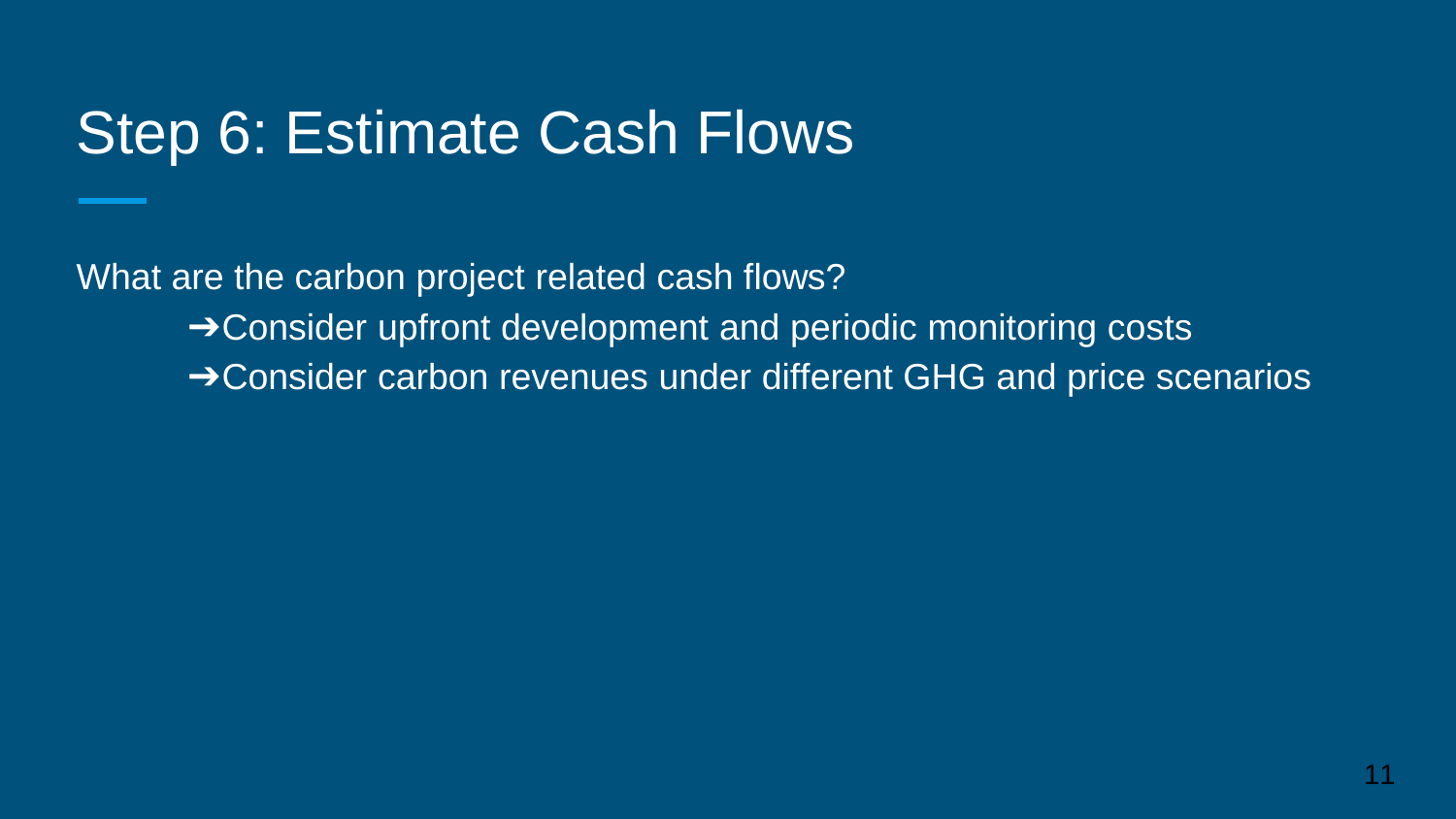#### Example. Carbon costs



Upfront costs  $Design = $100k$ Validation = \$50k

Periodic costs (every 5 yrs) Monitoring = \$50k/event Verification = \$25k/event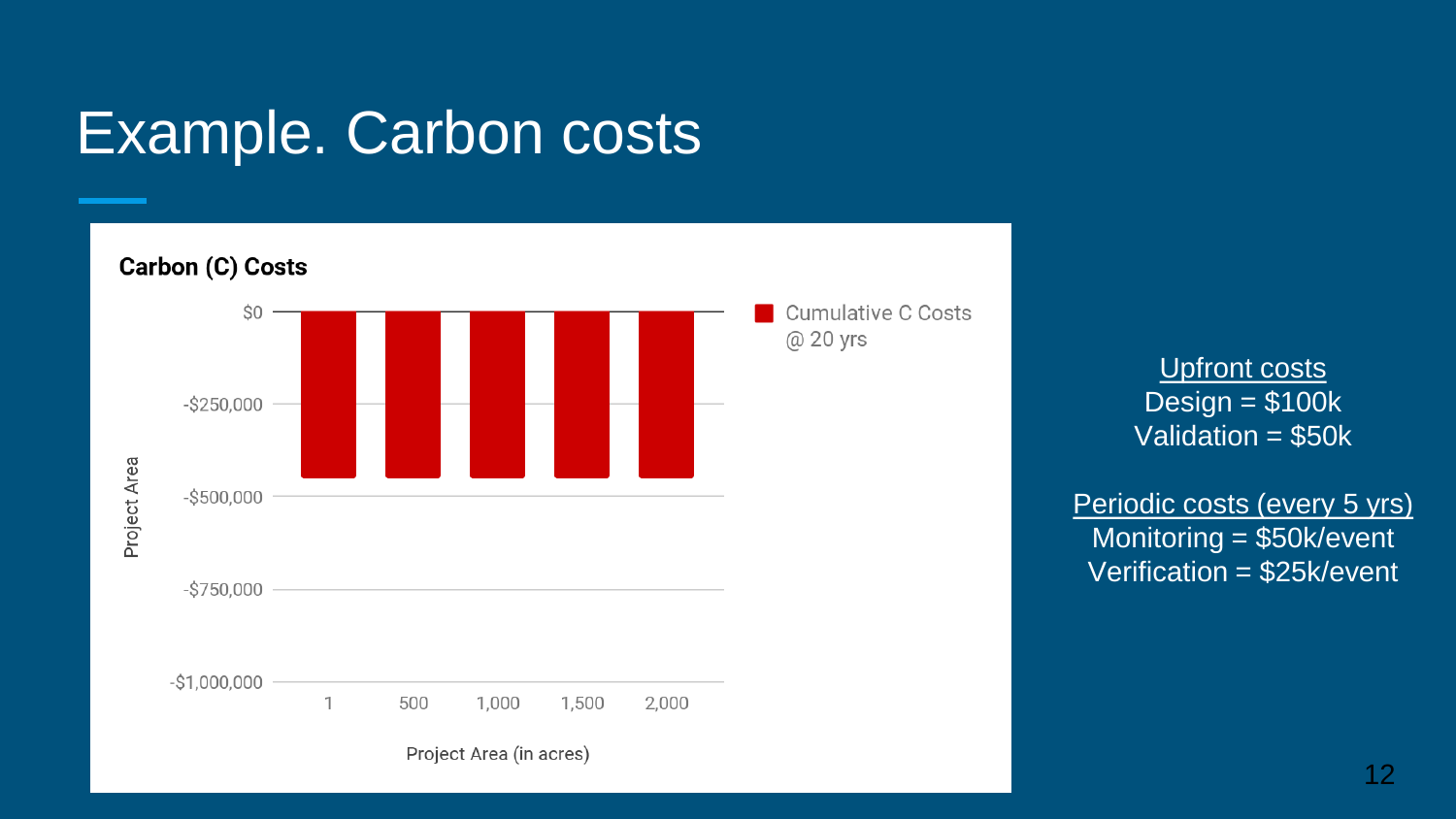#### Example. Carbon Revenues

| <b>Project Area</b> | <b>Emission Reductions</b> | <b>Annual C</b><br>Revenues @ \$5/ton | <b>Cumulative C</b><br>Revenues @ 20 yrs |
|---------------------|----------------------------|---------------------------------------|------------------------------------------|
|                     | 4.67                       | \$23                                  | \$467                                    |
| 500                 | 2,337                      | \$11,684                              | \$233,671                                |
| 1000                | 4,673                      | \$23,367                              | \$467,341                                |
| 1500                | 7,010                      | \$35,051                              | \$701,012                                |
| 2000                | 9,347                      | \$46,734                              | \$934,683                                |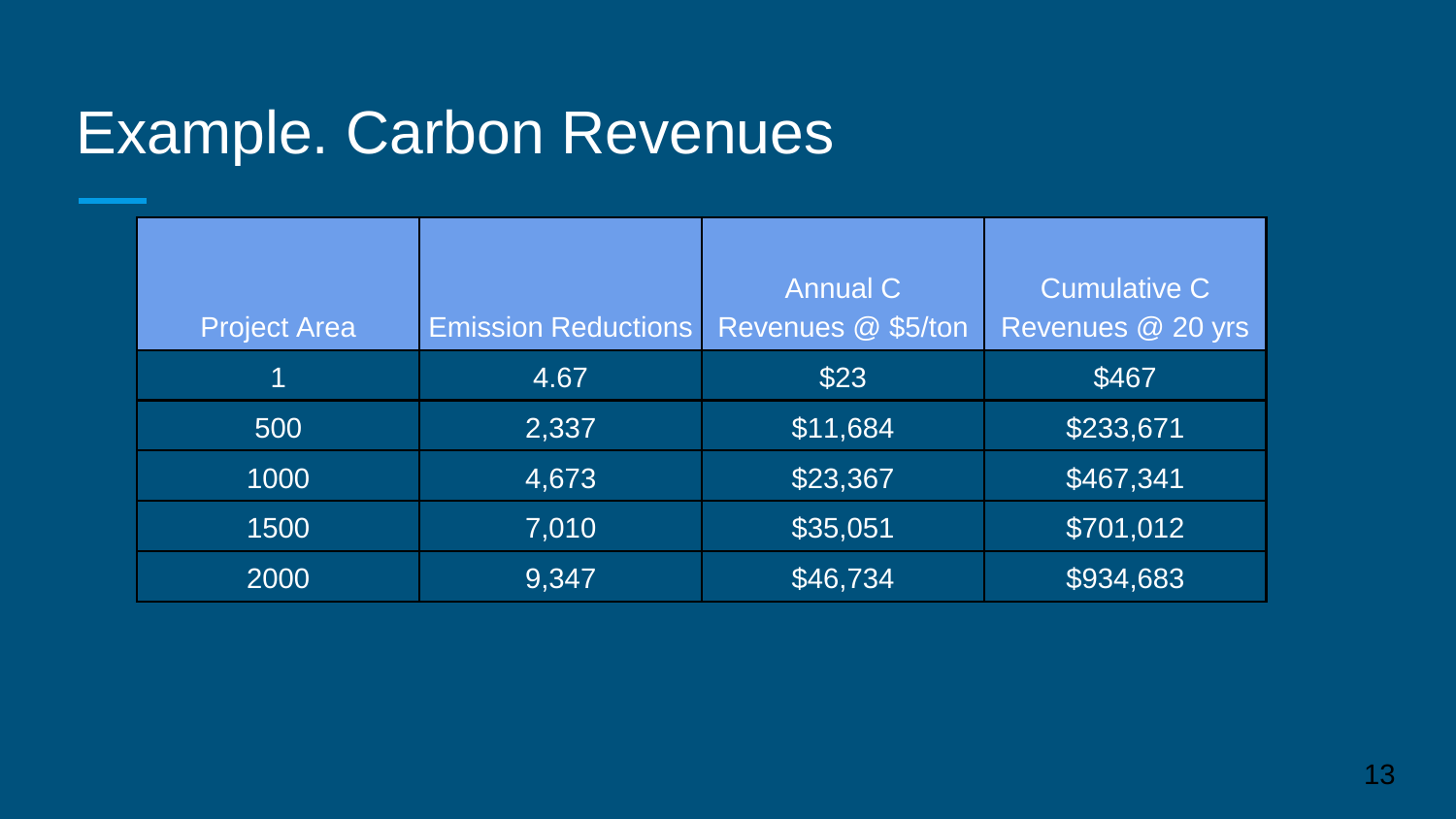#### Example. Carbon revenue scenarios

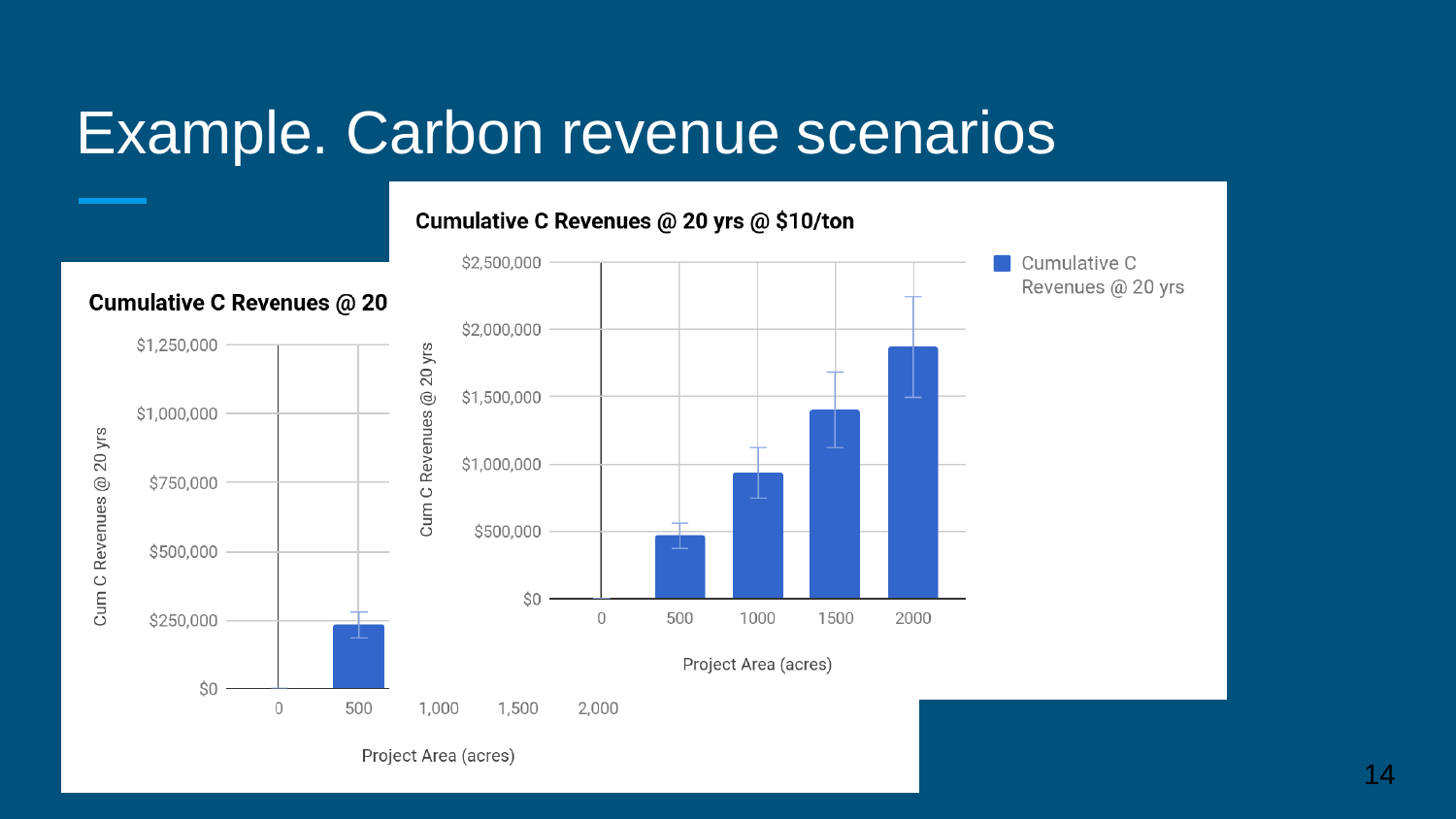#### Example. Net Carbon Cash Flows

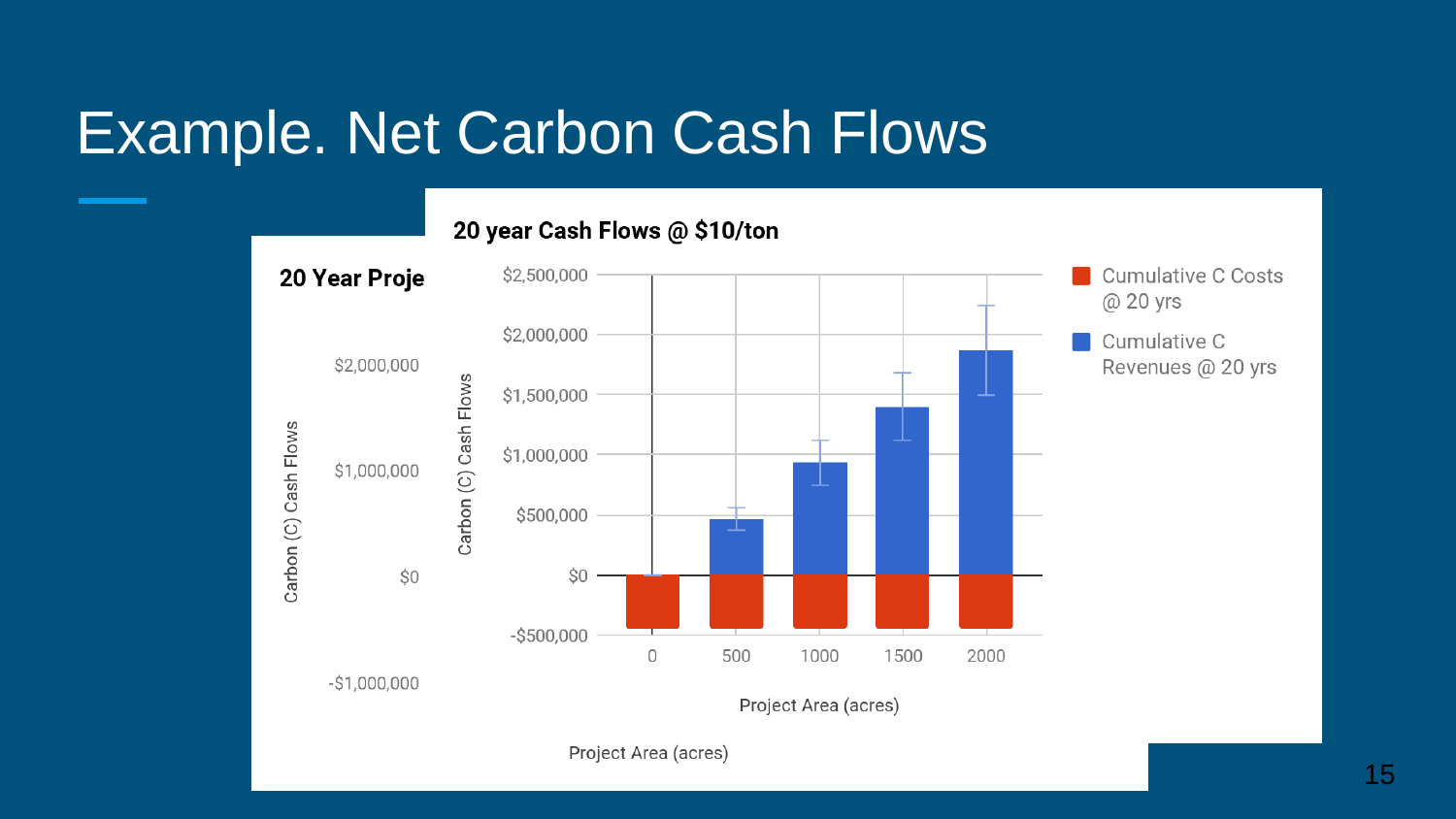### Step 7: Identify funding.

#### Who are potential funding partners?



#### **Donors**

- Provide grants
- Cover upfront costs and first monitoring
- Support first-of-kind projects, generate future revenue streams



#### Corporate offset partners

- Purchase offsets
- Cover periodic monitoring and management costs
- Paid in advance or on delivery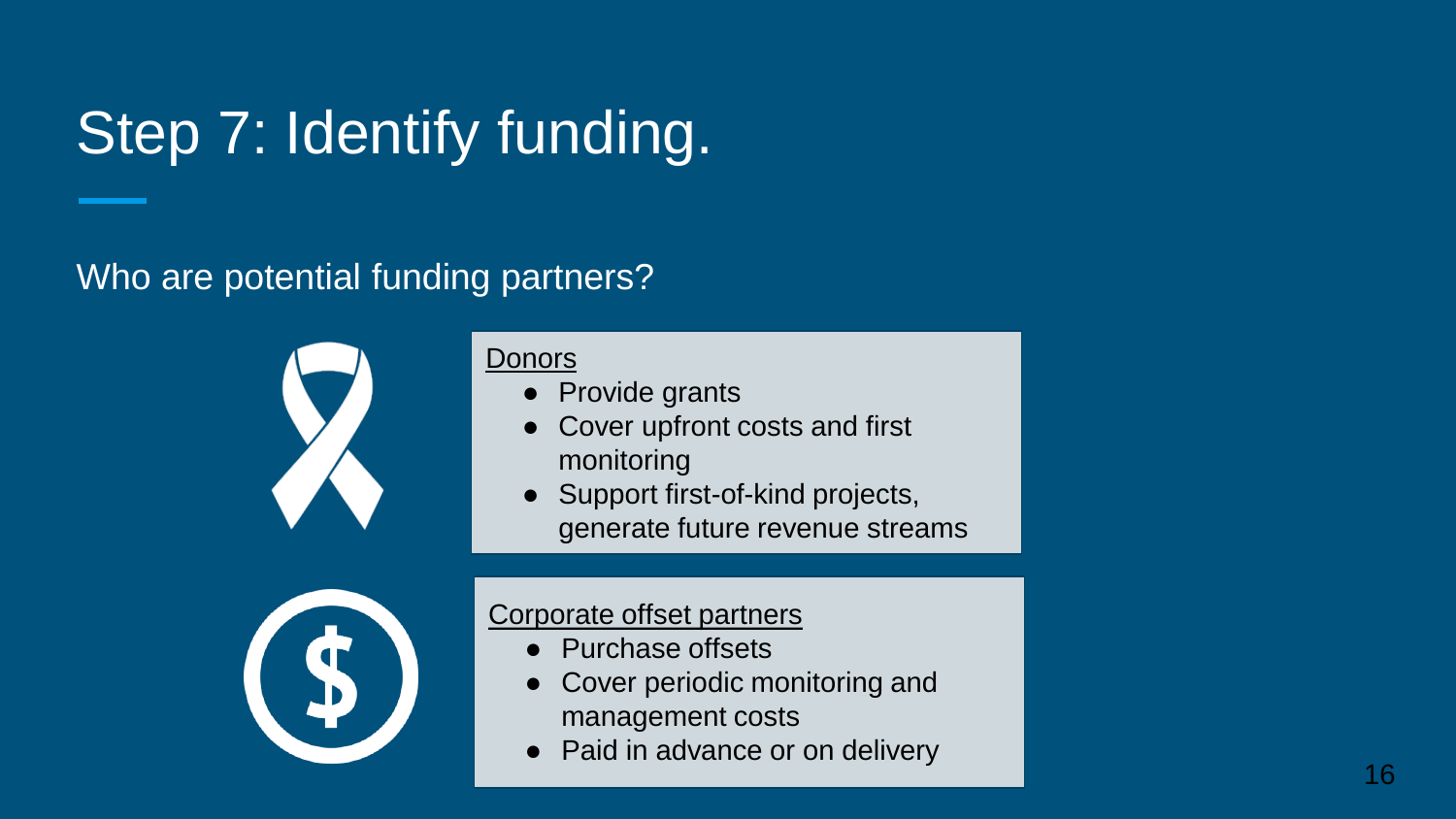#### Step 8: Identify partners and roles.

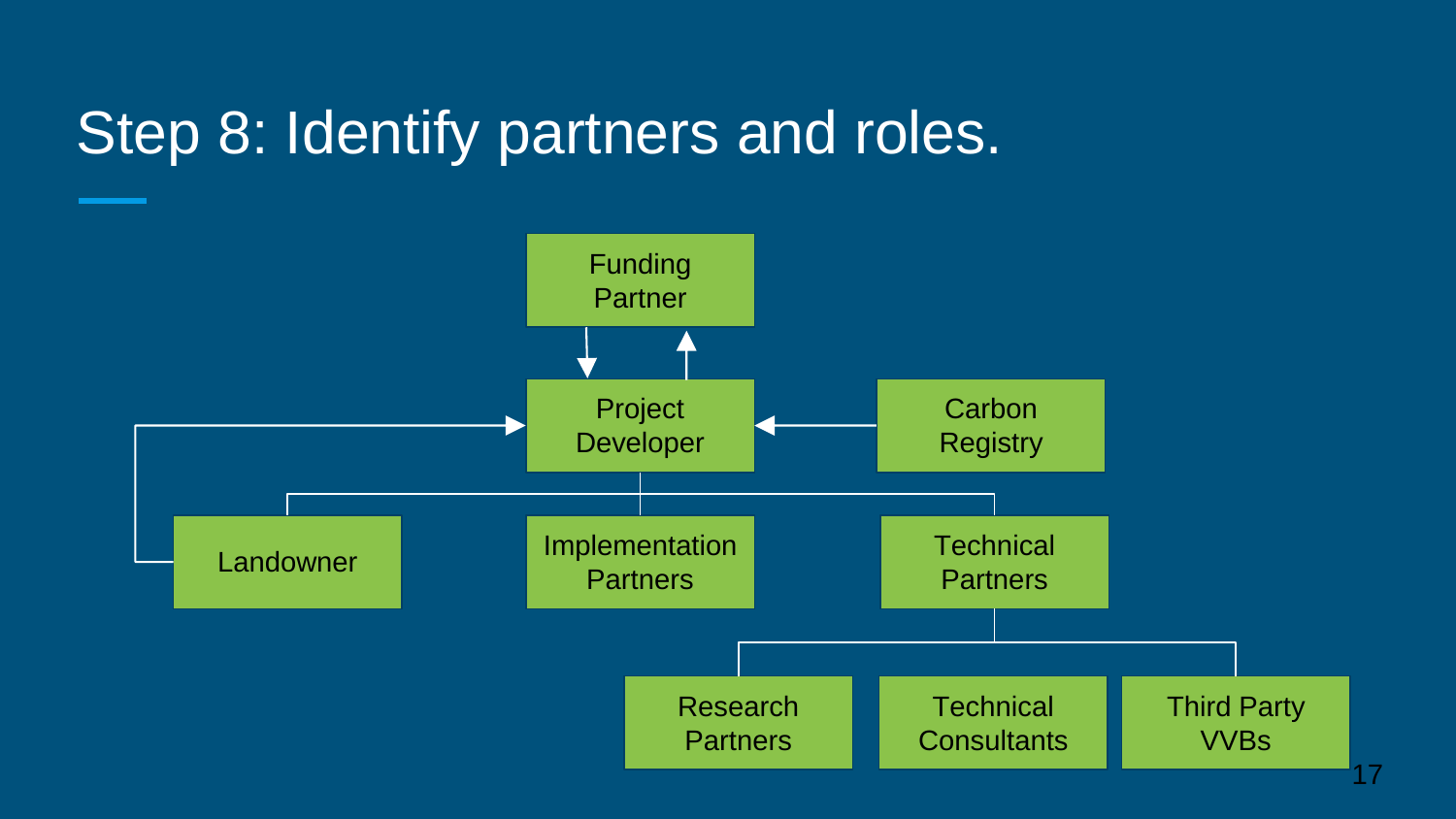Not a decision to develop a carbon project.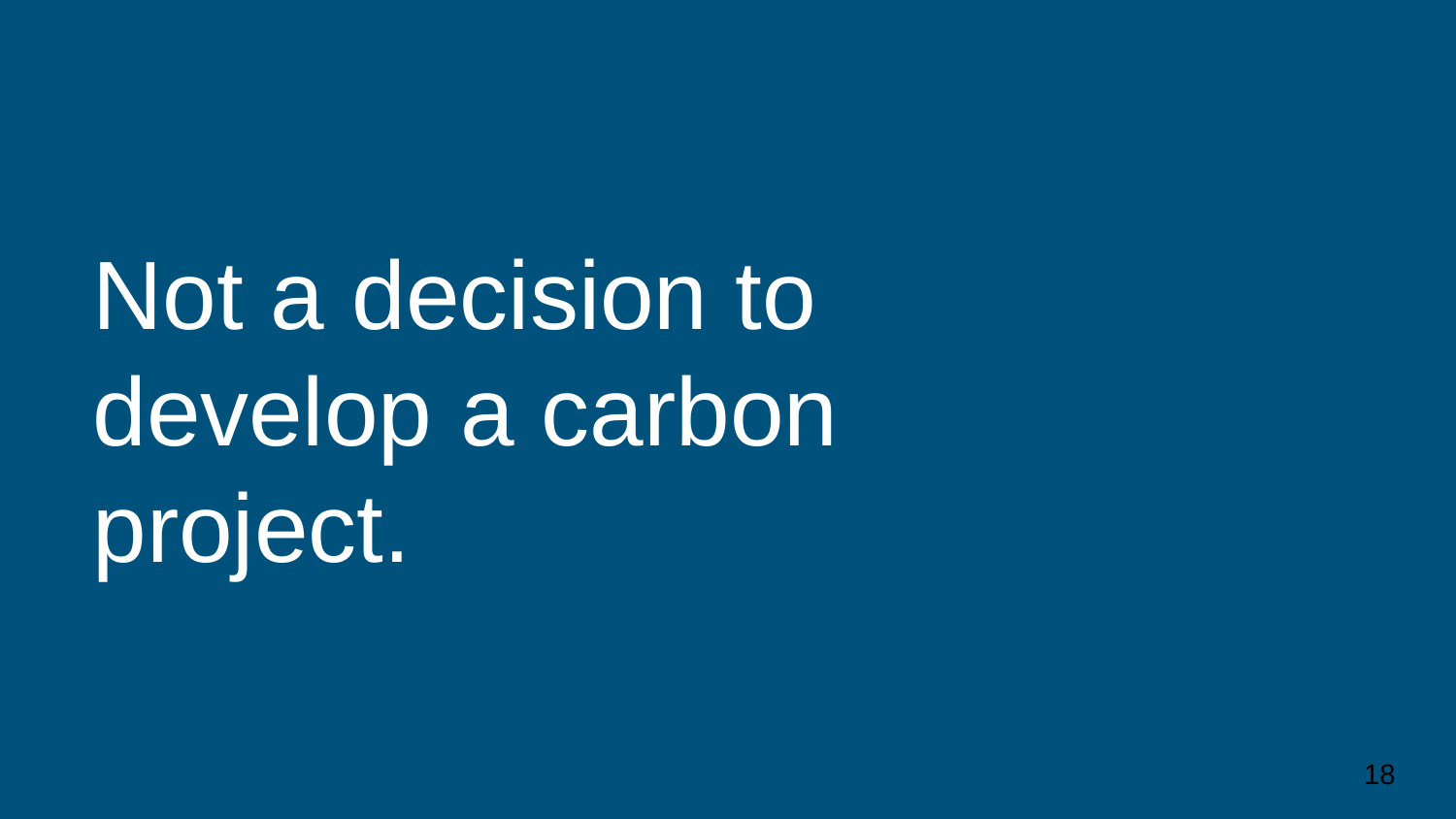Better information to inform decisions about future carbon project development.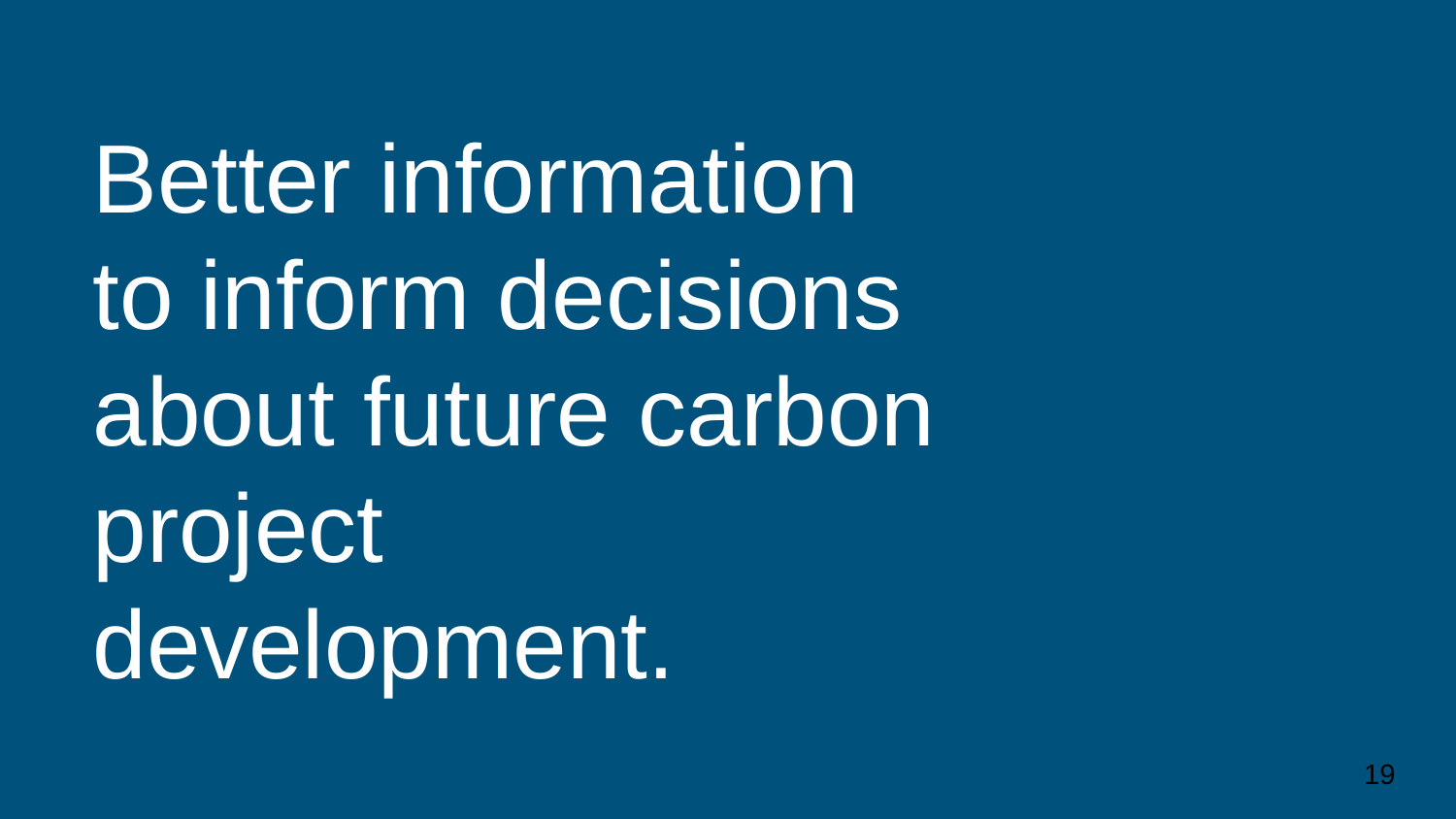#### Benefits of Pilot Blue C Projects



Advance understanding of blue carbon projects

Leverage understanding to other voluntary projects

Contribute to future acceptance into regulatory markets and increased funding and the contract of  $\frac{20}{20}$